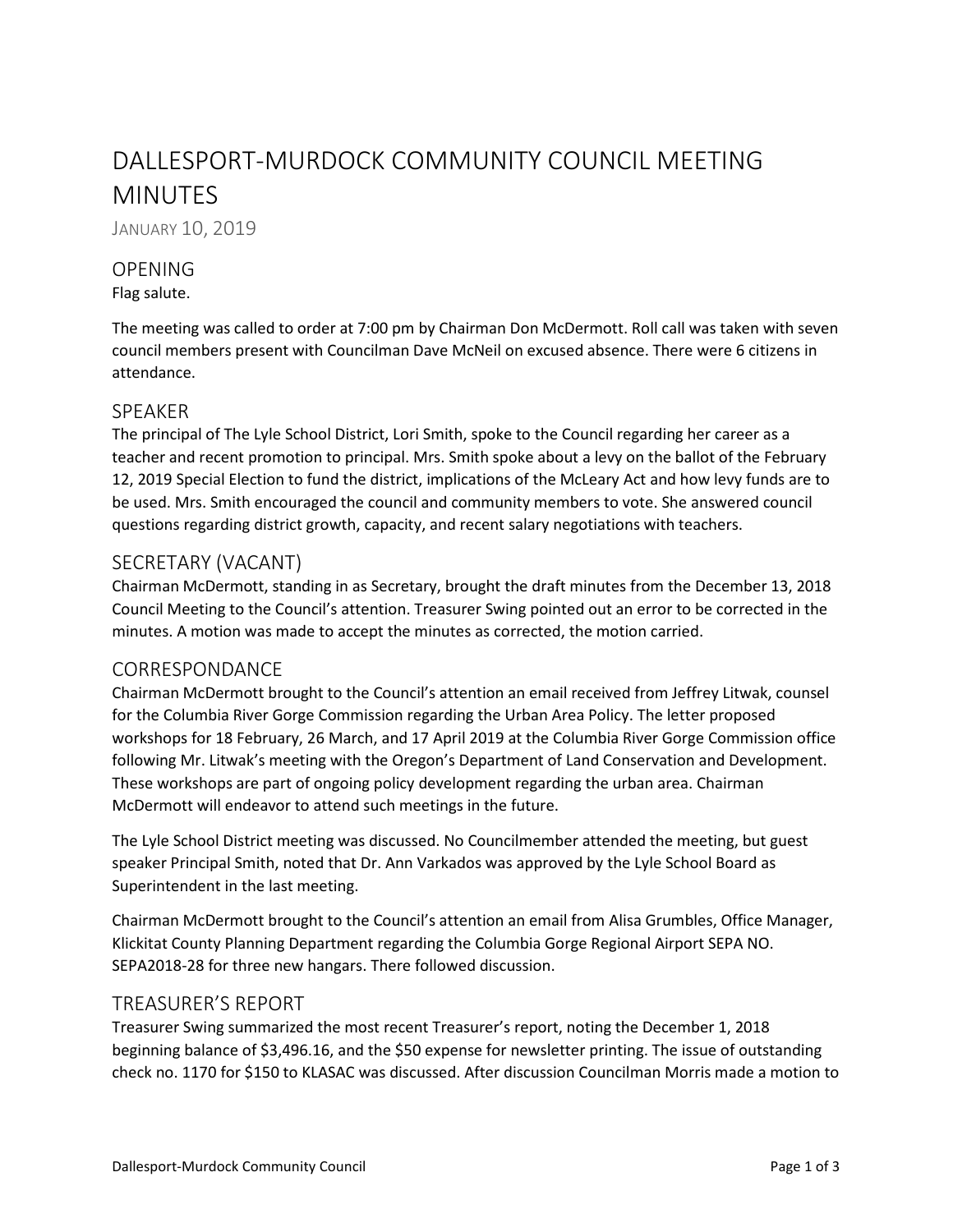reserve funds in the account to cover the \$150 check, Co-Chairman Rizzi seconded motion and the motion carried.

# KLICKITAT COUNTY COMMISSIONERS

Chairman McDermott brought to the Council's attention the Klickitat County Board of County Commissioner's (BOCC) 2018 notable minutes. Chairman McDermott and Councilman Morris summarized the minutes including noting that David Sauter's appointment as the County's representative to the Columbia Gorge Housing Authority, county Human Resources Department software upgrades, status of the YNHA development, Keith Arndt's rezone application approval, Sherriff Bob Songer's appointment to a task force in Lyle to address increased criminal activity, and an update from county engineer Jeff Hunter on the Klickitat County Training Center gun range.

# DALLESPORT WATER DISTRICT

Councilman Morris summarized recent Dallesport Water District planning, grants and boundary line extensions, including boundary line extensions to incorporate John Foley orchard property, and Ross gravel pit and the potential for development within the expanded boundary.

# SPEAKERS

Chairman McDermott noted the future speakers included the Port Authority and Marty Hudson of the Klickitat County Weed Control Board Office.

# NEW BUSINESS

Councilman Morris brought to the Council's attention several calls from County Commissioner David Sauter posing the question to the Council if it requests the County Commissioners continue to report of BOCC activities. The Council discussed and agreed that this is an important service. Councilman Morris agreed to relay this to Mr. Sauter.

Columbia Gorge Regional Airport development was discussed including a potential FAA grant, and other funding contributing to airport improvements and how these improvements have and may continue to lead to use of the port property, such as current tenant Life Flight. The airport's capacity for larger aircraft was discussed. Other airport amenities such as a restaurant were discussed.

## OLD BUSINESS

Councilwoman Pauline noted that the Bylaw Committee Chair, Councilman McNeal had made progress revising the Bylaws. The Council discussed how to make progress during Councilman McNeal's absence until April 2019.

Co-Chairman Rizzi summarized the status of the Klickitat County Training Center gun range, including their continued work on the Standard Operating Procedures (SOP), pending installation of targets, and the effort to hire a manager. Co-Chairman Rizzi noted that law enforcement and posse members have begun using the range for firearm qualification.

Councilwoman Pauline briefed the Council on her call to The Next Door Inc., inviting them to make proposals for grants from the Council for social services benefitting the Dallesport-Murdock community.

Councilman Hotchkiss briefed the Council on updates to the Dallesport-Murdock website and website hosting. There followed discussion.